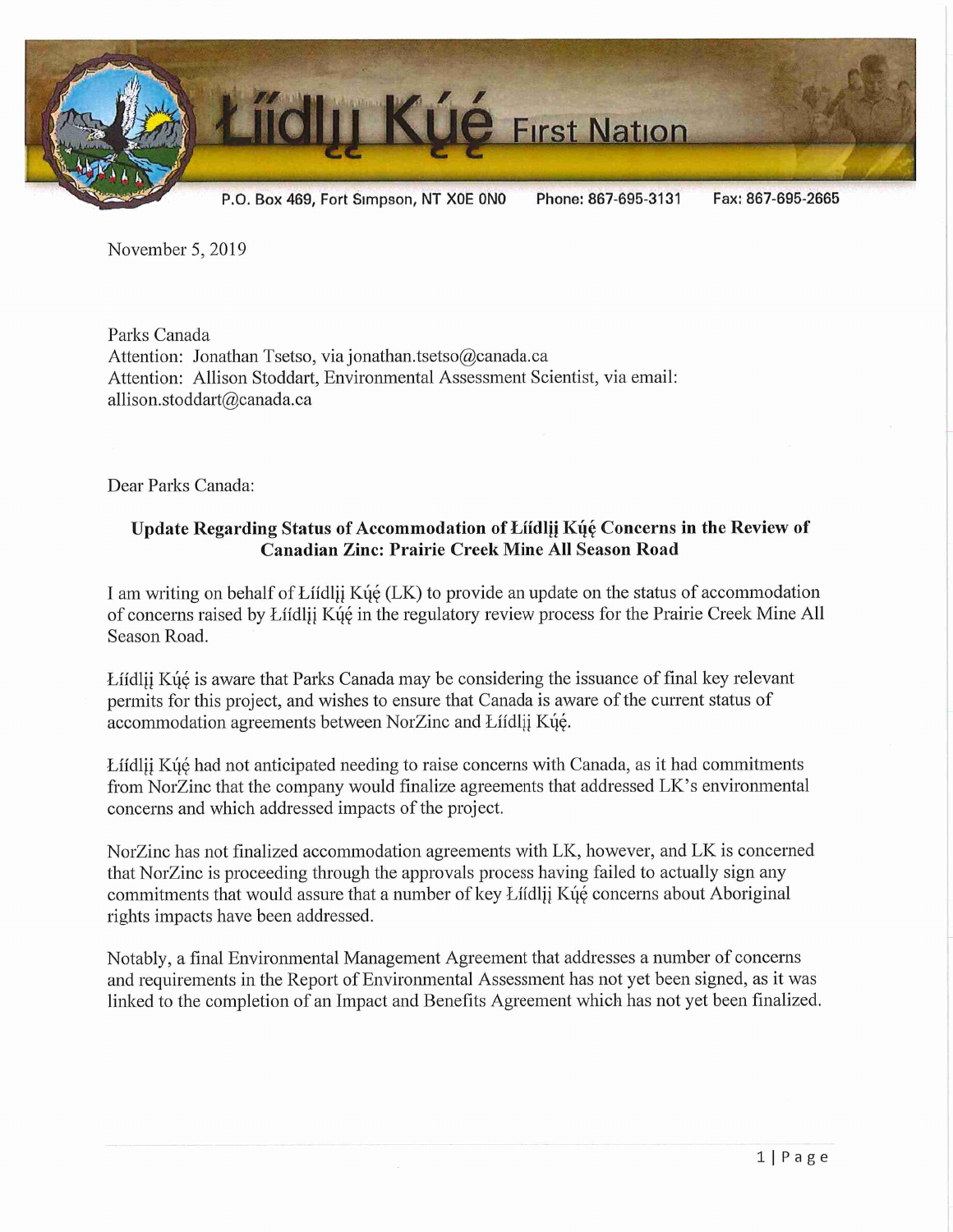

This means that Liidlij Kue currently has no signed commitments from NorZinc on key concerns which include:

- The Dene monitoring program which is supposed to be a key component of environmental management for the project;
- First Nation participation in an environmental management committee that is supposed to be the venue for addressing Łíídlįį Kų́ę environmental concerns in the adaptive management process; and
- Commitment to the proper completion and integration of a Dene land use study into the management planning process.

Liidlij Ku $\acute{\text{e}}$  wishes to ensure that the relevant regulatory authorities are aware that these areas remain a concern. Liidlij Kué apologizes for the late notification, as we anticipated these agreements would be complete based on company assurances, but this has failed to transpire.

I would be happy to take any phone calls or email inquiries about this matter, should you require further information.

Mahsi,

Chief Gerald Antoine Líídlíí Kúé First Nation Box 469, Fort Simpson, NT XOE ONO Tel: (867) 695-3131 Fax:(867)695-2665 Em: chief@liidliikue.com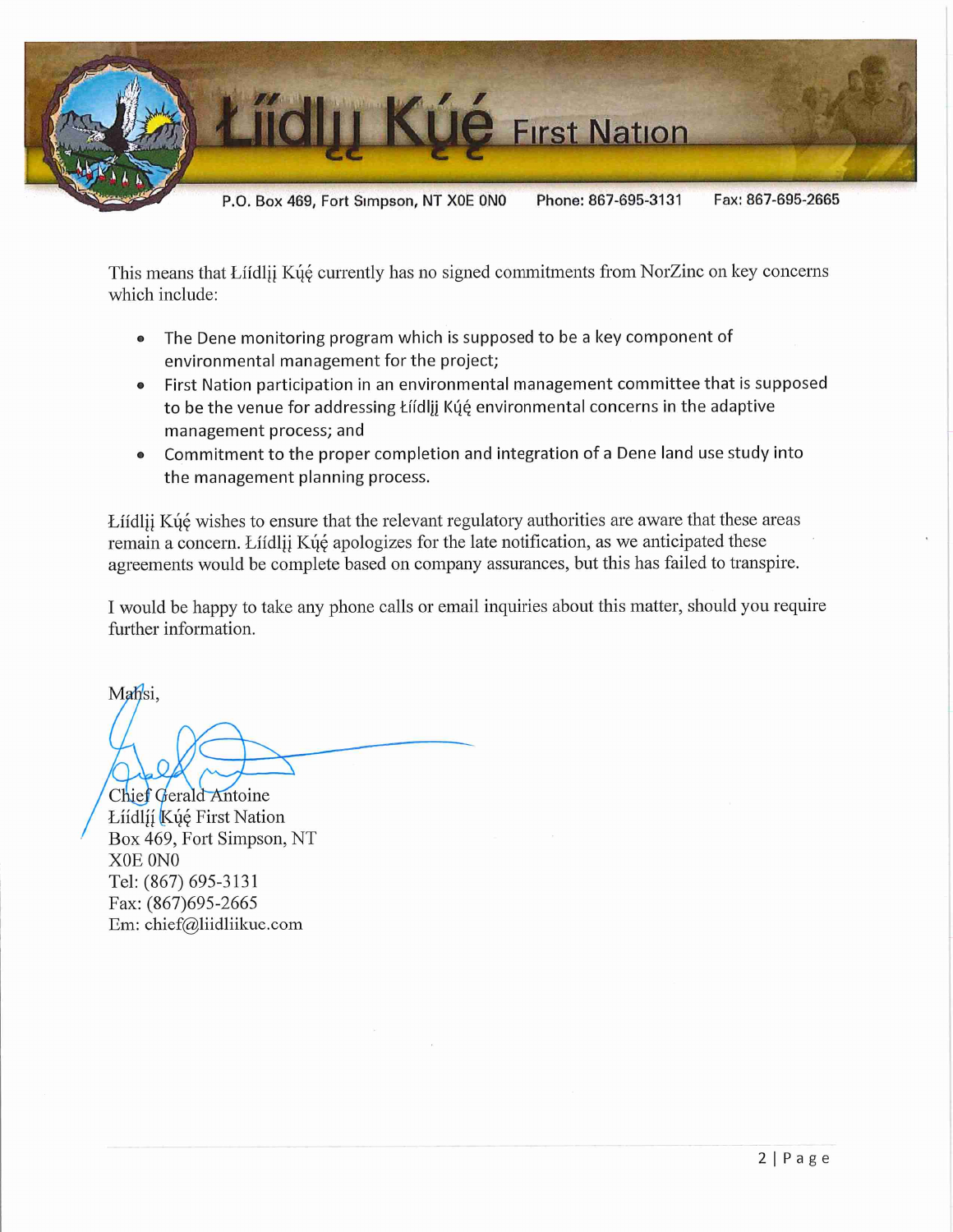

**Parent Company of Canadian Zinc** 

November 6, 2019

Julian Morse Regulatory Officer Mackenzie Valley Land and Water Board  $7<sup>th</sup>$  Floor, 4922 48th St. PO Box 2130 Yellowknife, NT X1A 2P6

Jonathan Tsetso Nahanni National Park Reserve Parks Canada PO Box 348 Fort Simpson NT X0E 0N0

Dear Mr. Morse and Mr. Tsetso:

#### Re: **LKFN November 4, 2019 Letters Prairie Creek Mine All Season Road MV/PC2014F0013, MV/PC2014L8-0006**

We refer to the November 5, 2019 letters sent to you by Liidlii Kue (LK) regarding the status of accommodation of concerns raised by LK in the regulatory review of Canadian Zinc Corporation's (CZN's) Prairie Creek Mine all season road (ASR), in particular, with reference to the status of the joint CZN, Naha Dehe Dene Band (NDDB), and LK Environmental Management Agreement (EMA).

#### **Environmental Management Agreement Negotiated**

As we have noted in our draft Engagement Plan previously submitted to the Mackenzie Valley Land and Water Board (MVLWB) and Parks Canada, subsequent to the issue of the Report of EA (REA) for EA1415-01, CZN agreed to negotiate an EMA with the NDDB and LK to provide for the participation of the First Nations in all aspects of the access road. The record and process history show that an EMA has been negotiated in good faith to provide for the participation of the First Nations in pre-construction planning, the review of management and monitoring plans, the implementation of various measures recommended by the Review Board in the REA, the sharing and incorporation of Dene knowledge (DK) and values into project design, and independent Dene monitoring of the environment and wildlife. This includes all the items specifically mentioned in page 2 of LK's November 5, 2019 letters.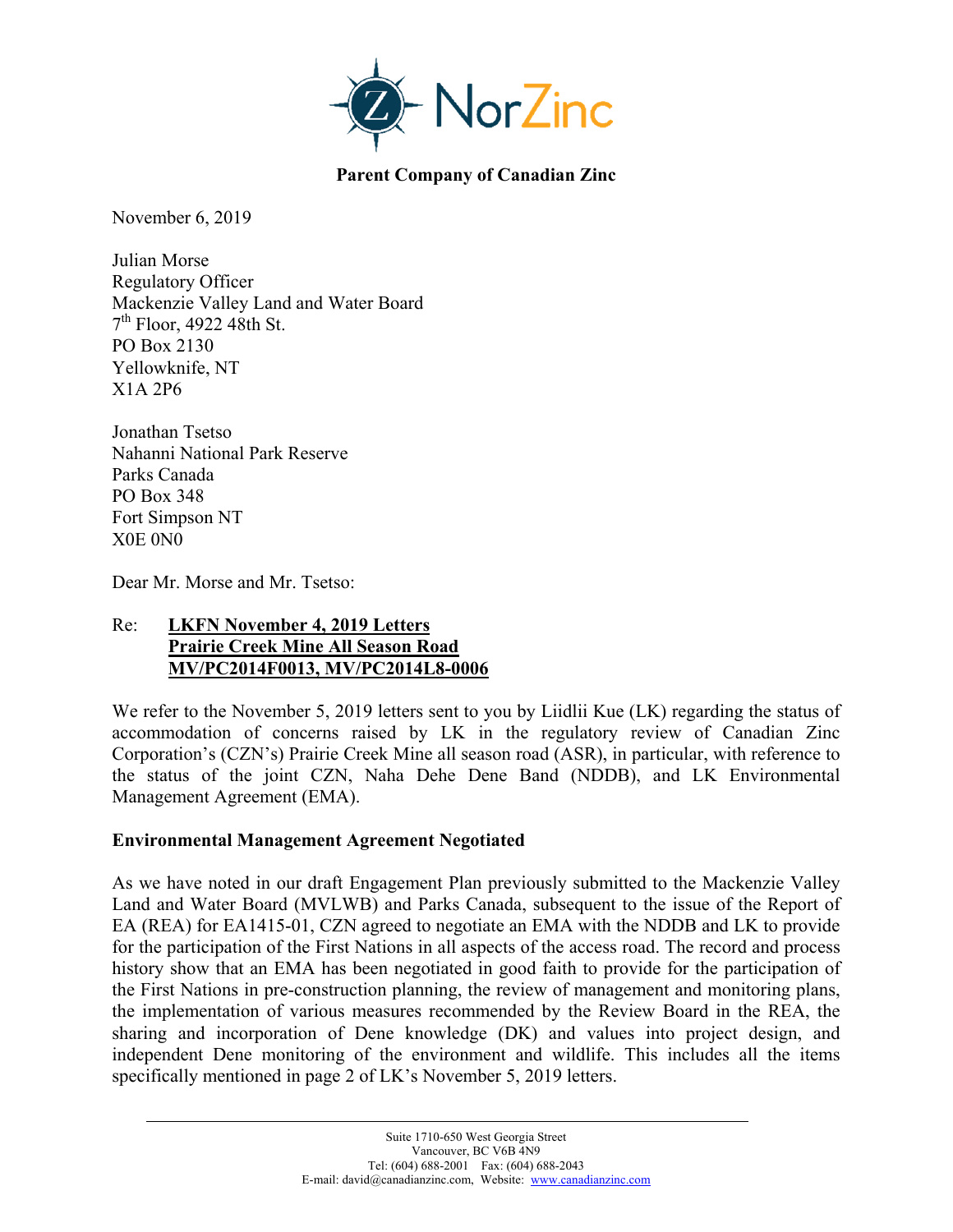#### **Process of Negotiation of EMA**

The EMA was negotiated over many months with face-to-face negotiation meetings occurring on the following dates:

- June 5, 2018
- $-$  July 4, 2018
- $\bullet$  October 26, 2018
- November 28, 2018
- March 11, 2019
- April 9, 2019

Many other teleconference meetings were held in between the above-noted dates. A multi-year EMA implementation budget was agreed in April 2019, and an EMA text was finalized for signature by the parties. However, LK's legal counsel indicated that LK would not be ready to sign the EMA text until other accommodations had been agreed between LK and CZN. Negotiations on those accommodations have not yet reached a mutually agreeable conclusion. CZN has met with, and held teleconferences with, LK and LK's legal counsel on multiple occasions between May and October 2019. Throughout this period of negotiation LK has confirmed that the EMA is completed and ready to be implemented, but that LK would not sign until the negotiations on further accommodation were completed.

## **LK and CZN Operated Since May 2019 as though EMA Signed**

While an EMA agreement has not been signed, the parties (including NDDB and LK) have proceeded with implementation of the requirements of the EMA as though an agreement is in place. Since May 2019 CZN has made good faith payments to LK totalling over \$60,000 for activities related to EMA implementation, and committed to over \$200,000 for services under the EMA related to the Phase 1 winter road (WR), including \$40,000 directly to LK for Dene Monitoring.

Implementation of the EMA is to be overseen and managed by a Road Oversight Committee (ROC), composed of CZN, NDDB and LKFN representatives. The first ROC meeting, funded by CZN, took place on August 15, 2019 in Fort Simpson to review and consider WR management and monitoring plans and the incorporation of DK.

Prior to the meeting, CZN had circulated drafts of the plans to a traditional knowledge (TK) consultant acting on behalf of the NDDB and LK, Thorpe Consulting, for review and comment, and to Kathy Racher, a technical consultant also acting on behalf of NDDB and LK. Both consultants were selected by NDDB and LK, and are being funded by CZN. Review comments were discussed at the August 15 ROC meeting. Ms Racher provided specific adaptive management advice re TK integration via the Dene monitors. CZN subsequently incorporated the comments and advice into revised versions of the Phase 1 plans and provided copies to Ms Racher. Evidence of this process can be found in Comment No. 6 by Ms Racher on the draft ASR permits on behalf of NDDB and LK.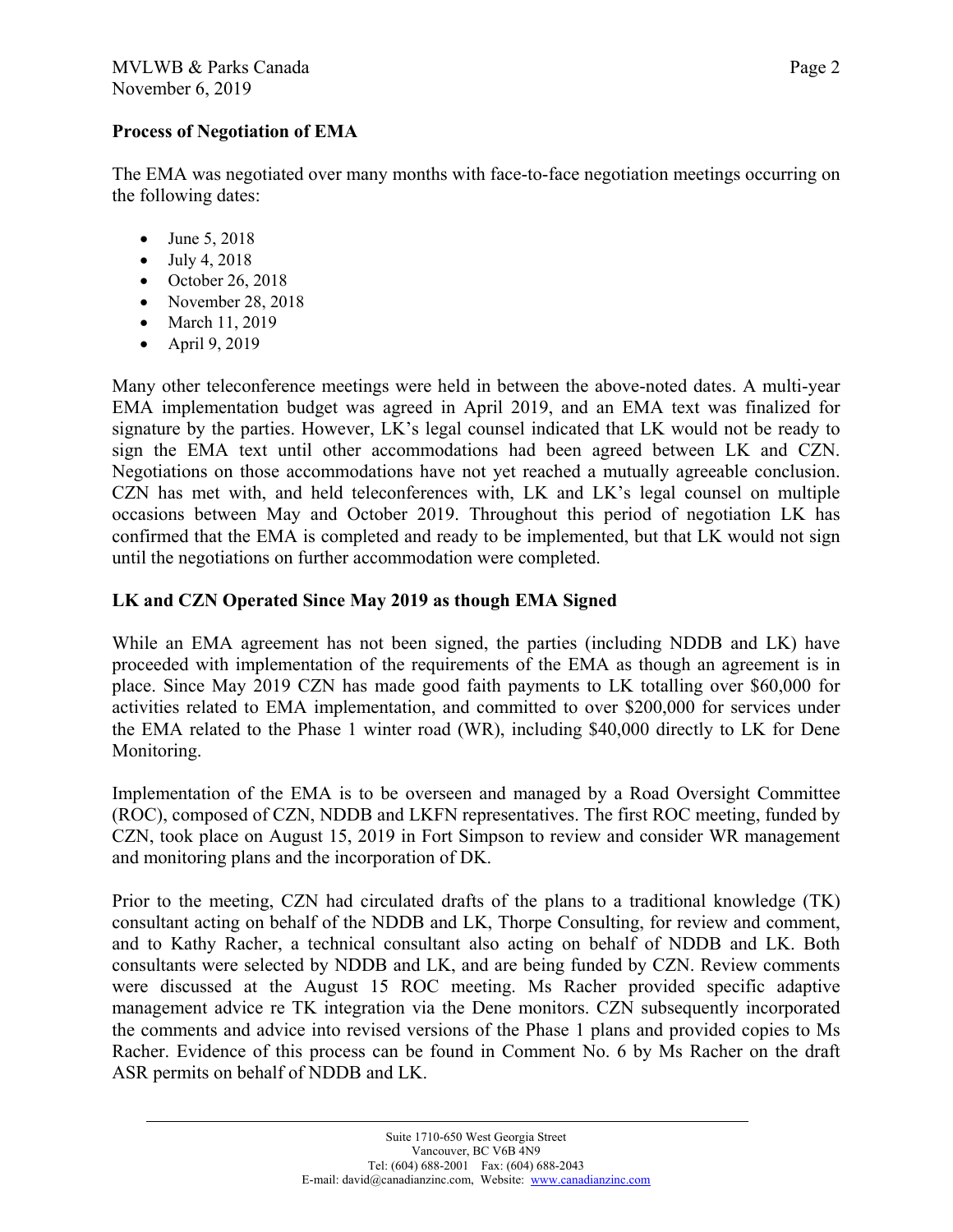The ROC has also held discussions regarding the appointment of Dene Monitors to oversee road construction and operations. CZN continues to move forward with this activity, as described in the Technical Session in Yellowknife last June.

Regarding the integration of Dene Traditional Knowledge (TK specific to the Dene), the EMA parties agreed that CZN would fund the appointment of TK consultants to acquire and assist with the application of relevant TK to the project. NDDB completed an extensive TK study in 2009. LK considered that their TK and land use database for the ASR was lacking. NDDB and LK agreed that a TK consultant would assist with applying existing TK to the Phase 1 WR. Thorpe Consulting was hired for this task, and along with Ms Racher's input, this exercise occurred as noted above. NDDB and LK also agreed that LK would hire its own consultant (SVS Consultants was hired by LK), funded by CZN, to document additional relevant TK on behalf of LK for application to the Phase 2 ASR. We understand this work has been completed. The next step is for Thorpe to integrate the NDDB and LK TK sources into a single non-attributed database and assist with application to the Phase 2 ASR.

## **EMA Implementation Meeting with Parks Canada**

Parks Canada will note that the EMA parties met with Parks Canada on August 16, 2019 in Fort Simpson, a meeting in which the Chiefs of both NDDB and LK attended. The parties discussed a number of matters with Parks Canada relating to the ASR, but also impressed upon the Agency a need to ensure a timely completion of the permitting process and issue of final permits since the parties all had a vested interest in construction of the Phase 1 WR, with the NDDB and LK forming a joint venture in order to select a road construction contractor and benefit from the construction contract.

## **CZN Will Continue to Fulfill Its EMA Commitments**

The purpose of the above descriptions is to illustrate that CZN has fulfilled its commitments and will continue to fulfill those commitments. CZN is actively complying with all of the relevant requirements listed in the Measures contained in the REA, including those raised as concerns in LK's November 5 letters. We note that no such concerns have been raised by the NDDB.

LK notes that "a final Environmental Management Agreement that addresses a number of concerns and requirements in the Report of Environmental Assessment has not yet been signed, as it was linked to the completion of an Impact and Benefits Agreement which has not yet been finalized". CZN and NDDB have been ready to sign an EMA for some time. CZN made no commitment to link the signing of an EMA with an Impact and Benefits Agreement with LK. This link was made by LK alone.

CZN intends to enter into a reasonable Impact and Benefits Agreement (IBA) with LK concerning the ASR, one that is consistent with, and reflects, the fact that the NDDB are the most affected by the ASR, with whom CZN signed a road-related IBA in January of this year.